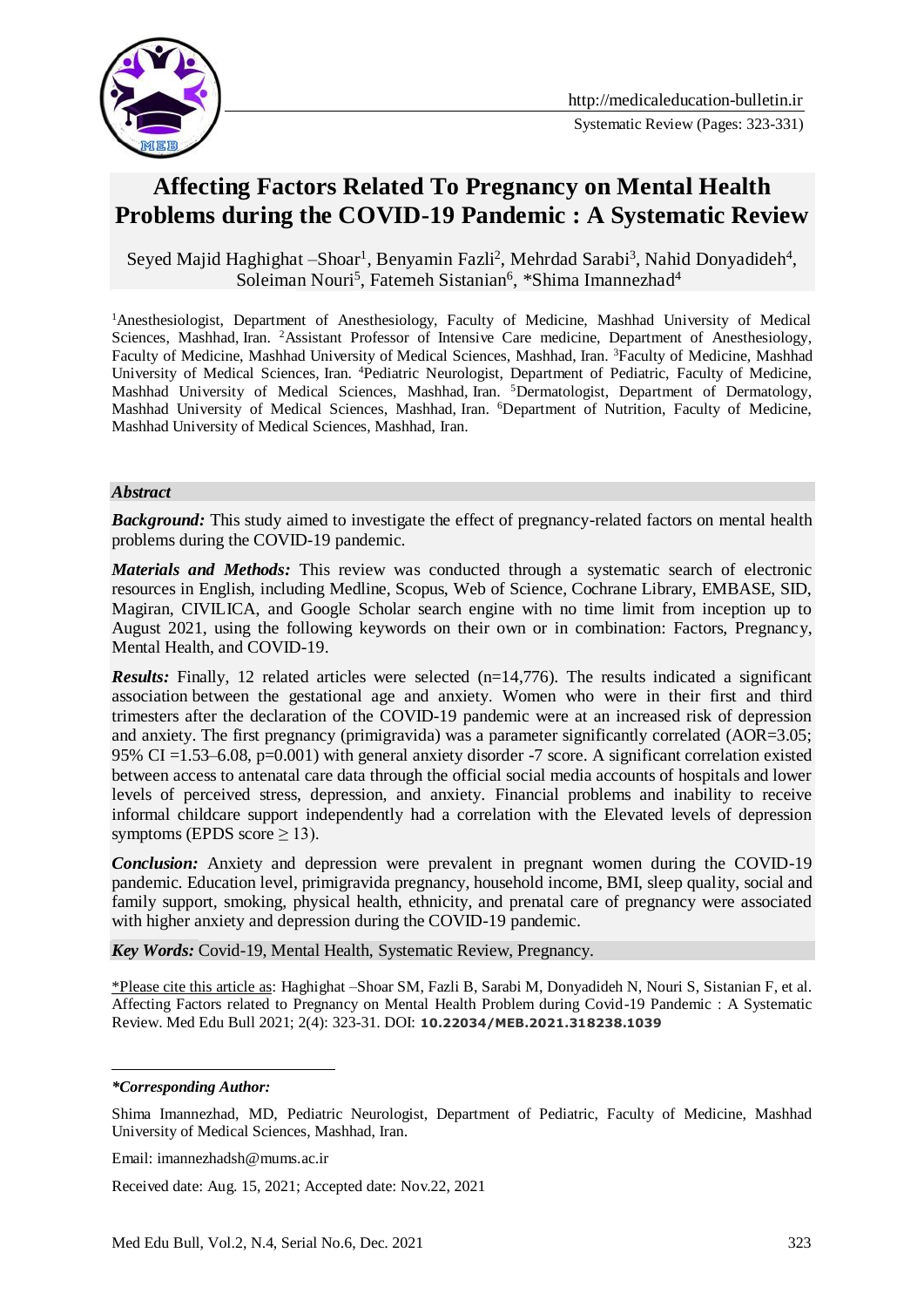#### **1- INTRODUCTION**

 Pregnant women and their fetuses are at a higher risk in the event of natural disasters, including major epidemics (1). In addition to the prevalence of psychological distress during pregnancy, other stressful conditions like natural disasters and health crises also exacerbate stress in pregnant mothers and leave longterm effects on the child's development. For example, all people around the world were affected by the Coronavirus disease 2019 (COVID-19) epidemic that called into question all medical measures considered and predicted before the outbreak, especially the case of prenatal care (2). The disease caused by coronavirus began in Wuhan, China, and was reported by the World Health Organization (WHO) on December 31, 2019, and announced to be named COVID-19 on February 11, 2020 (3). The clinical manifestations of COVID-19 are similar in pregnant and non-pregnant women, indicating a psychological burden (4). Some pregnant women (10-15%) suffer from various emotional changes during the pandemic, leading to an increased risk of depression and anxiety and a negative impact on pregnant women and their fetuses (4). The reasons for such behavioral changes can be attributed to the enactment of a mandatory social distancing law throughout society (5). The main concern of pregnant women is predominantly related to fetal health, which arises from observing COVID-19 treatment and prevention instructions with uncertain efficacy and side-effects that disrupt routine maternal health services (6). The Edinburgh Postnatal Depression Scale (EPDS) reported that the incidence of depression was significantly higher during the epidemic than before its outbreak (7). Accordingly, it is essential to develop practical guidelines on isolation, communication, and psychological assistance to pregnant women during the

epidemic to avoid adverse effects on their mental health. Hence, comprehensive global studies on the factors affecting the mental health of pregnant women and their fetuses during the pandemic are recommended (8). Mental disorders and factors affecting the mental health of pregnant women and their infants during the COVID-19 epidemic should be thoroughly evaluated to improve the mental status of pregnant women. This study aimed to investigate potential factors related to pregnancy that affect mental health problems during the COVID-19 pandemic.

#### **2- MATERIALS AND METHODS**

 The Preferred Reporting Items for Systematic review and Meta-Analysis (PRISMA) checklist was used as a template for this review.

#### **2-1. Participant:** Pregnant women.

### **2-2. Included studies**

The search was conducted by screening eligible articles, including all longitudinal, prospective, or cross-sectional studies in English and Persian published up to August 2021, which evaluated the correlation between the factors affecting the mental health of pregnant women and their infants during the COVID-19 epidemic. The preliminary, pilot, and case report studies were excluded because of the small sample size and greater bias risk.

#### **2-3. Information sources**

The relevant articles were searched on authentic databases of Scopus, Web of Science, Medline through PubMed, EMBASE-Ovid, and Cochrane using the main keywords (Depression OR Anxiety OR Mental Health Problems) AND (Pregnancy OR Pregnant).

#### **2-4. Extraction process of required data**

The research team extracted the required data (Type of study, years of publication,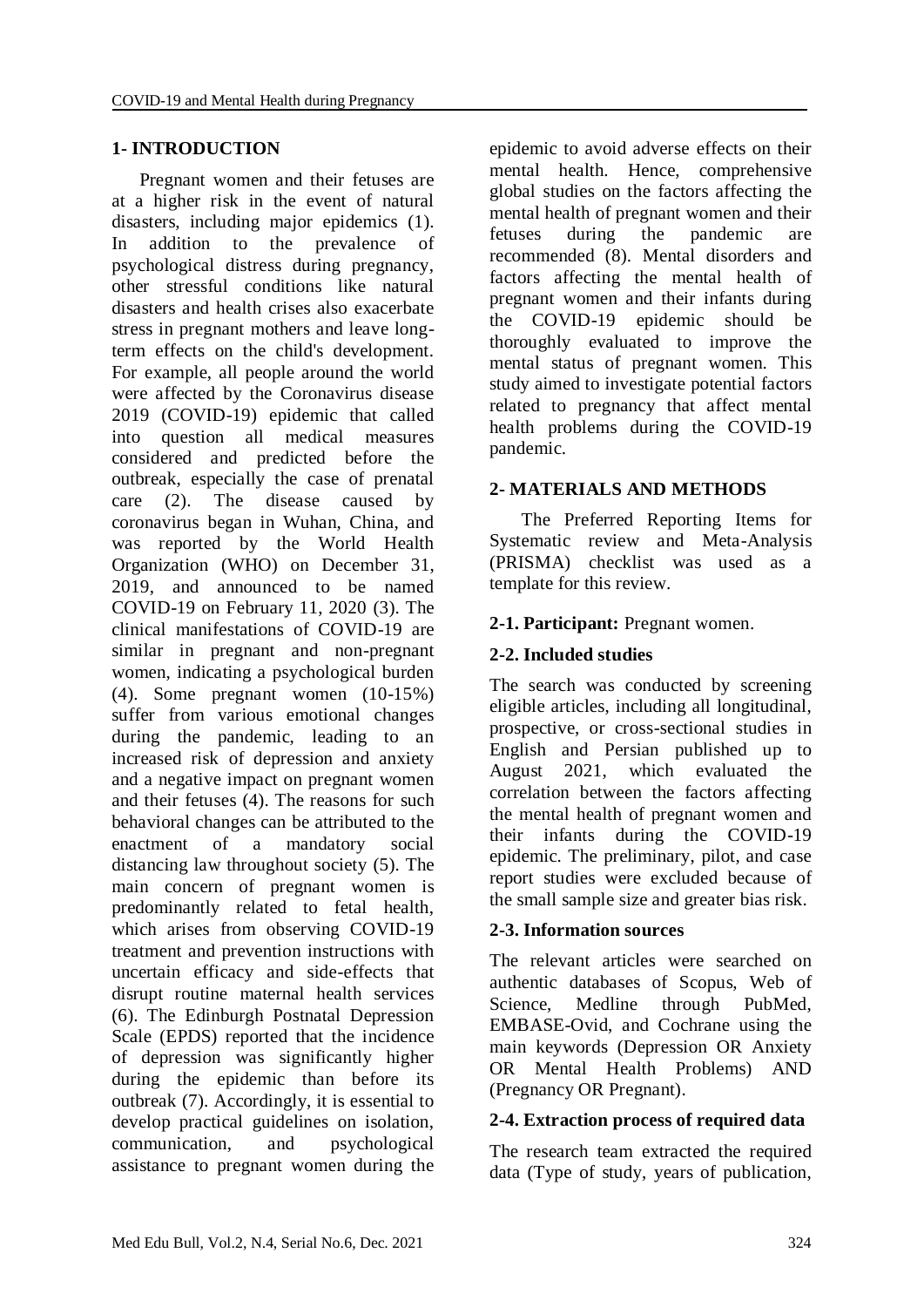names of authors, country, sampling method, sample sizes, and main results), and recorded in a pre-designed table (**Table 1**). All screened articles were individually reviewed by two independent researchers.

#### **2-5. Selection process of screened articles**

First, the abstract of the searched articles was reviewed by two independent researchers for eligibility (**Figure 1**). Then, the full text of relevant articles was downloaded, studied, and included in a final list. A third researcher resolved any disagreement.

#### **2-6. Risk of bias in individual articles**

Risk of bias assessment was done according to the Cochrane Risk of Bias criteria (9). The assessment was done by two reviewers independently and in duplication and any discrepancies were resolved by the third reviewer (**Table 1**).

#### **2-7. Synthesis of results**

Due to the difference in the included studies, study designs, lack of control groups in some studies, sample size, type of intervention used, duration of treatment, and duration of follow-up, meta-analysis was not conducted.



**Fig.1**: PRISMA flowchart.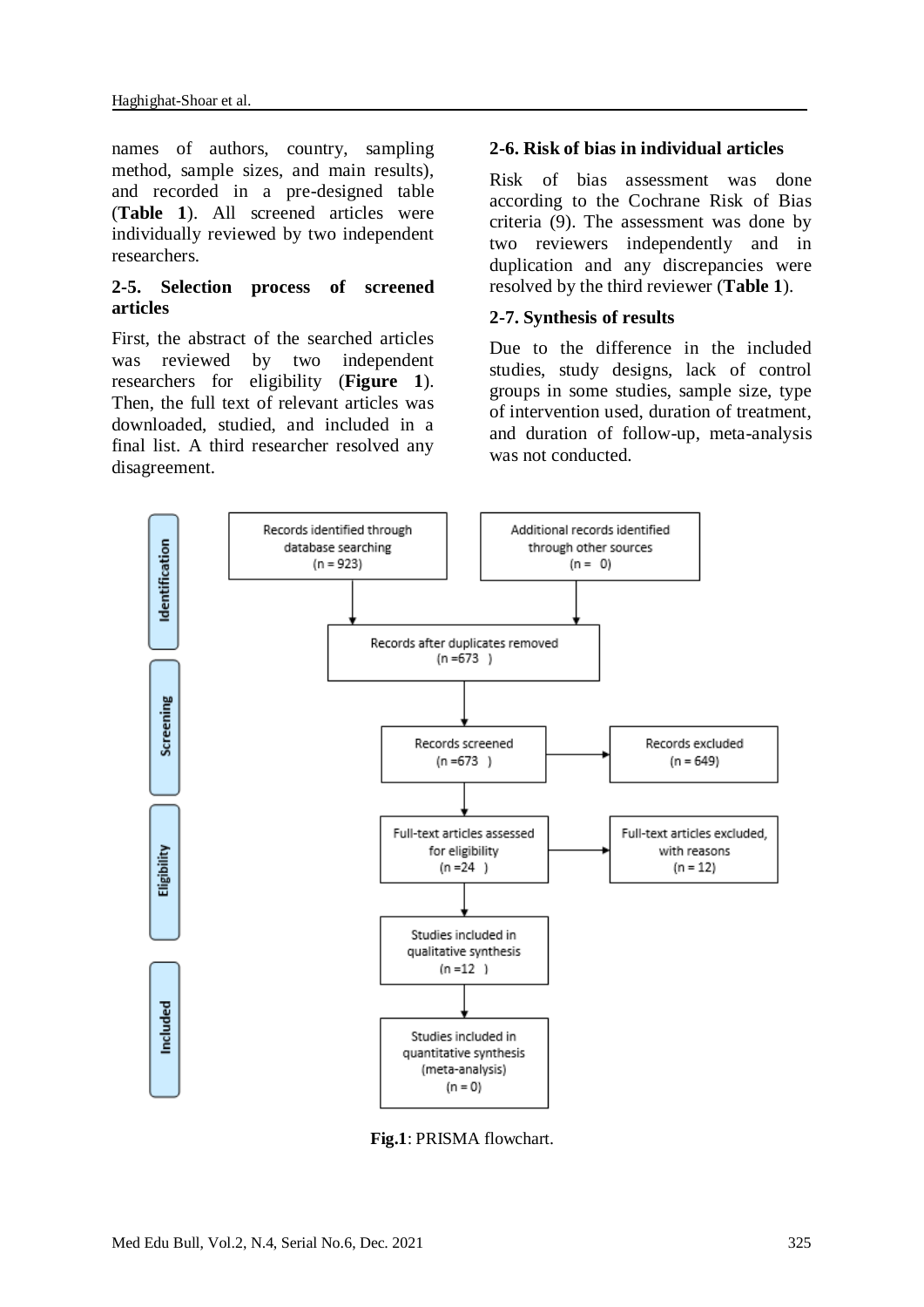| Author,<br>Country, Year,<br>(Reference)         | Type of study                    | Number of<br>participant | Sampling<br>method      | Results                                                                                                                                                                                                                                                   | Strobe<br>score<br>$(0-22)$ |
|--------------------------------------------------|----------------------------------|--------------------------|-------------------------|-----------------------------------------------------------------------------------------------------------------------------------------------------------------------------------------------------------------------------------------------------------|-----------------------------|
| Preis<br>al.,<br>et<br>USA,<br>2020,<br>(10)     | Cross-Sectional                  | 788                      | $\overline{a}$          | Better prenatal health behaviors and older<br>maternal age were protective factors against<br>anxiety.                                                                                                                                                    | 19                          |
| Wu<br>al.<br>et<br>China,<br>2020,<br>(21)       | Cross-Sectional                  | 4,124                    | Convenient<br>sampling  | The results showed that the pregnant women<br>assessed after the declaration of cvid-19, during<br>third trimester were at increased risk of<br>depression and anxiety.                                                                                   | 20                          |
| Saccone et al.,<br>Italy, 2020,<br>(20)          | Cross-Sectional                  | 100                      | Convenient<br>sampling  | Greater mean STAI score>36, and greater mean<br>VAS score  body for anxiety related to the vertical<br>transmission of COVID-19.                                                                                                                          | 20                          |
| Ng et al.,<br>Singapore,<br>2020, (19)           | Cross-sectional                  | 325                      | Random<br>sample        | The anxiety had a significantly greater level in<br>females who correlated COVID-19 with fetal<br>disorders and intrauterine fetal death.                                                                                                                 | 18                          |
| Mei et al.,<br>China, 2020).,<br>(18)            | Cohort study                     | 784 and<br>2,448         | Convenient<br>sampling  | There was a correlation between vaginal<br>bleeding during pregnancy and the levels of<br>depression or anxiety.                                                                                                                                          | 21                          |
| Hocaoglu et<br>al., Turkey,<br>2020, $(17)$      | Cross-sectional                  | 283                      | Convenient<br>sampling  | Spouse employment status<br>$(p=0.04)$ ,<br>and<br>pregnancy side effects (p=0.01) could predict<br>the state anxiety level.                                                                                                                              | 20                          |
| Matsushima et<br>al., Japan,<br>2020, (16)       | Cross-sectional                  | 1,777                    | Convenient<br>sampling  | More financial problems and inability to receive<br>informal child care support) independently had a<br>correlation with the EPDS score of $\geq$ 13.                                                                                                     | 18                          |
| Jiang et al.,<br>China,<br>2021, (15)            | Cross-sectional                  | 1,873                    | Snowball<br>method      | A significant correlation between access to<br>antenatal care data through the official social<br>media accounts of hospitals and the lowered<br>levels of perceived stress, depression and<br>anxiety.                                                   | 21                          |
| Kassaw et al.,<br>Ethiopia, 2020,<br>(14)        | Cross-sectional<br>study         | 178                      | Consecutive<br>sampling | The first pregnancy (primigravida) was a<br>parameter significantly correlated (AOR=3.05;<br>95% CI: 1.53-6.08, p=0.001) with GAD-7.                                                                                                                      | 19                          |
| Dagklis et al.,<br>Greece, 2020,<br>(11)         | Cross-sectional<br>study         | 146                      | Convenient<br>sampling  | There was no difference between the three<br>trimesters of pregnancy in the prevalence rate of<br>anxiety (OR=0.842, 95% CI= 0.351-2.020 for<br>first trimester; OR=0.637, 95% CI: 0.265-1.534<br>for second trimester, OR=1.000 for third<br>trimester). | 21                          |
| Beheshti<br>Nasab et al.,<br>Iran, 2020,<br>(12) | Descriptive-<br>analytical study | 200                      | Convenient<br>sampling  | No significant correlation was observed between<br>the gestational age $(0.370)$ , and the health<br>anxiety or prenatal distress.                                                                                                                        | 21                          |
| Berthelot et al.,<br>Canada, 2020,<br>(13)       | Cohorts study                    | 1,750                    | Convenient<br>sampling  | There was no significant correlation $(p=0.72)$<br>between the gestational age and the anxiety or<br>mood signs based on multivariate regressions.                                                                                                        | 19                          |

| <b>Table-1</b> : Baseline characteristics of studied participants ( $n=14,776$ ). |  |  |  |
|-----------------------------------------------------------------------------------|--|--|--|
|-----------------------------------------------------------------------------------|--|--|--|

EPDS: Edinburgh postnatal depression scale, GAD-7: General anxiety disorder-7, OR: Odds ratio, 95% CI: 95% Confidence interval, STAI: State-Trait anxiety inventory.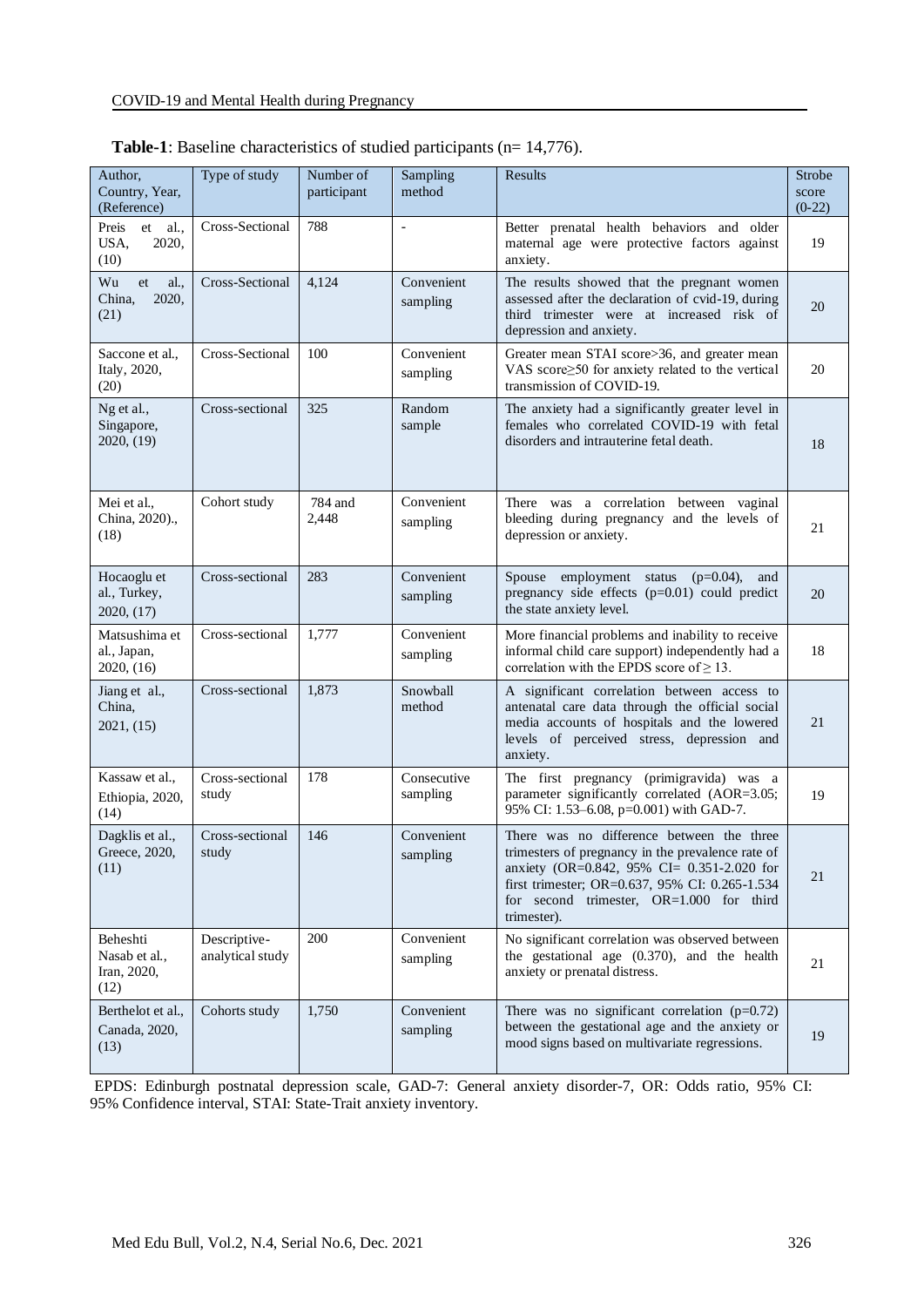#### **3- RESULTS**

 Finally, 12 articles were selected (n=14,776, **Figure 1**). In one study, 788 pregnant women were invited via social media to complete an online questionnaire. In the final model (total  $R^2 = 52.28$ ), parameters such as perinatal infection stress, history of abuse, preparedness stress, and high-risk pregnancy could all independently predict the likelihood of moderate to severe anxiety. Better prenatal health behaviors and older maternal age were protective factors against anxiety (10). Dagklis et al. found no difference in the prevalence rate of anxiety between the three trimesters of pregnancy (odds ratio [OR]=0.842, 95% confidence interval  $|CI| = 0.351 - 2.020$  for the first trimester. OR=0.637, 95% CI=0.265-1.534 for the second trimester; and OR=1.000 for the third trimester) (11).

No significant correlation was observed between the gestational age (0.370) and the health anxiety or prenatal distress in the study of Beheshti Nasab et al. (12). Berthelot et al. also indicated no significant correlation  $(p=0.72)$  between the gestational age and the anxiety or mood symptoms based on multivariate regressions (13). In a hospital-based crosssectional study by Kassaw et al., the participants (n= 178) were selected by the consecutive sampling method from April 6 to May 6, 2020. Their results revealed that the first pregnancy (primigravida) was a parameter significantly correlated  $(AOR=3.05, 95\% \text{ CI}=1.53-6.08, p=0.001)$ with general anxiety disorder -7 (GAD-7)  $(14)$ .

In a web-based study by Jiang et al., there was a significant correlation between access to antenatal care data through the official social media accounts of hospitals and the lowered levels of perceived stress (adjusted odds ratio [AOR]=0.46, 95%  $CI = 0.30 - 0.72$ ,  $p = 0.001$ , depression  $(AOR=0.73, 95\% \text{ CI}=0.59-0.91, p=0.005),$ and anxiety (AOR=0.53, 95% CI=0.41-

0.68,  $p<0.001$ ). According to the results, the access to health care data through SMS or hospital hotlines had a significant correlation with a lowered level of anxiety only (AOR=0.77, 95% CI=0.60-0.98, p=0.04) (15). In a study by Matsushima et al., the participants  $(n=1,777)$  were pregnant women tested via an online survey applying the Japanese version of the EPDS. They determined the percentage of women with an Edinburgh postnatal depression scale (EPDS) score of ≥13 and factor scores of anhedonia, anxiety, and depression. The perceived risk variables for pregnant women (including COVID-19 infection, more financial problems, and inability to receive informal child care support) had an independent correlation with the EPDS score of  $\geq$  13 (OR=1.19, 95% CI=1.10–1.28; OR=1.13, 95%  $CI=1.02-1.25$ ; OR=1.13; 95% CI=1.03-1.23, respectively). There was a significant correlation  $(p<0.05)$  between the level of depression and the elimination of planned informal support (16).

In a cross-sectional study by Hocaoglu et al. on pregnant women (n=283) using multiple regression analysis, spouse employment status (p=0.04), and pregnancy side effects (p=0.01) could predict the state anxiety level (17). In a cohort study, Mei et al. identified a correlation between vaginal bleeding during pregnancy and levels of depression or anxiety (18). In a cross-sectional study by Ng et al., anxiety was significantly more prevalent in females who correlated COVID-19 with fetal disorders and intrauterine fetal death (19). In a crosssectional study at the University of Naples Federico II (Napoli, Italy), Saccone et al. evaluated the psychological behavior of pregnant women during the COVID-19 outbreak from March 15, 2020, to April 1, 2020. They reported that women in the first trimester of pregnancy had more severe behavior issues during the epidemic. They found a greater mean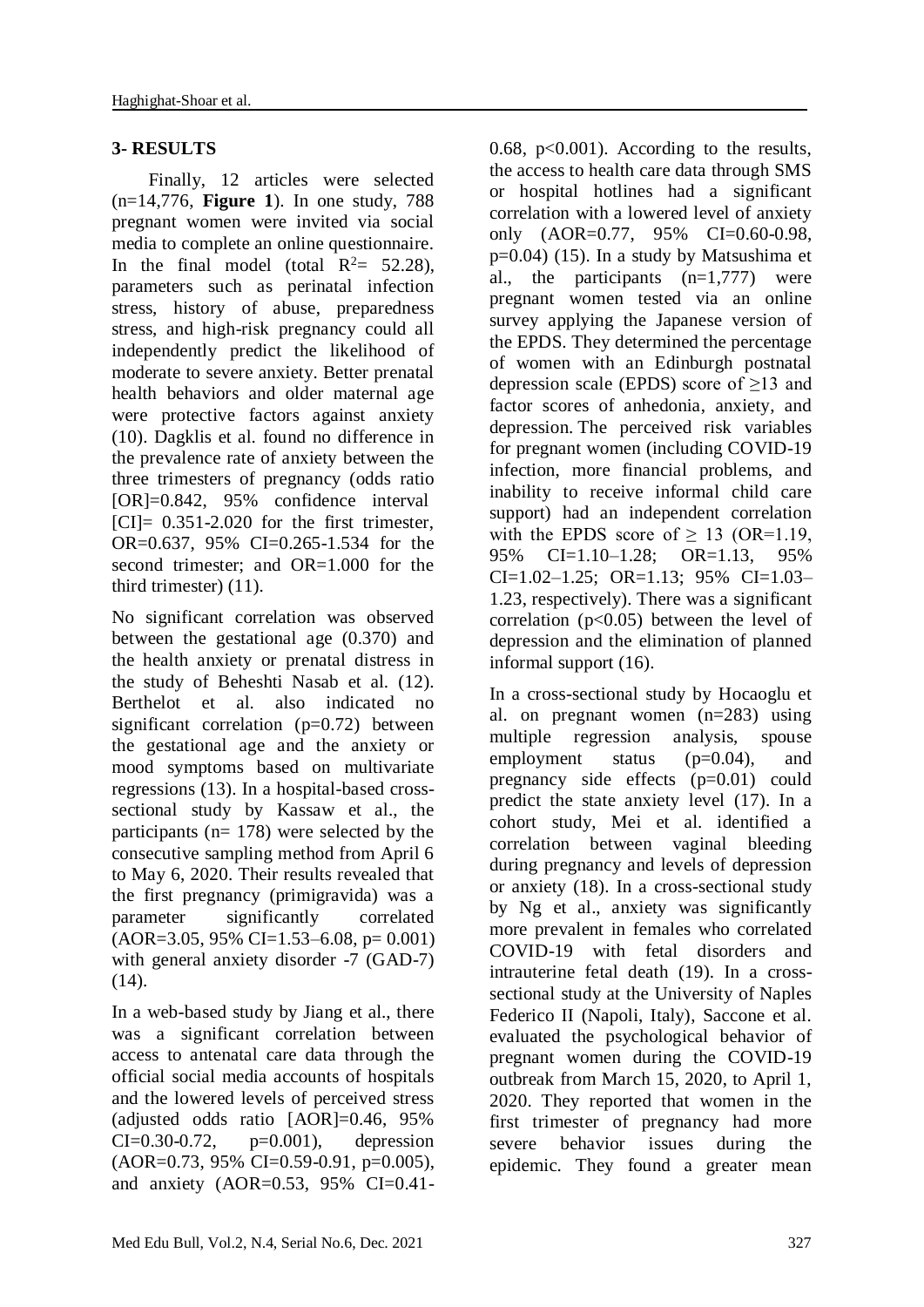State-Trait Anxiety Inventory (STAI) score>36 and greater mean Visual Analogue Scale (VAS) score≥50 for anxiety related to the vertical transmission of COVID-19 (20). A cross-sectional multicenter study (early December 2019) employed the EPDS to recognize the mental health problems among primiparous pregnant women (n=4124) during the third trimester of pregnancy from 25 hospitals in ten provinces of China during the COVID-19 outbreak. The results showed that these pregnant women were at increased risk of depression and anxiety (21).

# **4- DISCUSSION**

 Pregnant women have suffered high levels of anxiety, depression, and stress during the outbreak of COVID-19. It is necessary to reinforce the mental healthcare services during these public health emergencies to protect pregnant women. Essential information about pregnant women during disasters, including ways to deal with emergencies, published by healthcare providers through social media can effectively reduce the psychological problems of this group and provide the basis for future preventive and response measures (15). This study aimed to investigate factors related to pregnancy that can affect mental health problems during the COVID-19 pandemic. Pregnancy, as a sensitive period of a woman's life, can be affected by various psychological factors that can negatively affect the mother, fetus, and future baby. Because COVID-19 is a new phenomenon with limited information available, it may have adverse psychological effects on pregnant women. Various variables during pregnancy harm the mental health of pregnant women during the outbreak of COVID-19. These variables can have adverse outcomes on childbirth and also reinforce the occurrence of self-harming thoughts in women (21). Studies have mentioned obesity, the quality of

relationship with the spouse, level of education of the spouse, level of education of the mother, pre-existing anxiety disorders, socio-economic inequalities, support of the spouse and family, consumption of alcohol by women and their partners, marital satisfaction, number of pregnancies, social isolation, pregnancy infections, concerns about accessing a gynecologist, low weight before pregnancy, preference for hospital type, care time, prenatal delivery, delivery method, and history of COVID-19 as important factors related to self-concern. Other factors such as the well-being of the fetus, fear of fetal infection during delivery, and how the baby is fed are related to the fetus. These factors increase the risk of depression and anxiety during this period (5, 18, 21-29).

Since, according to various studies, about one-fifth of pregnant women during the COVID-19 pandemic have anxiety (28), health care professionals should develop comprehensive treatment plans for pregnant women in highly vulnerable populations to prevent psychological damage. Initiating a telemedicine program for obstetrics and gynecology may reduce the incidence of mental health problems in pregnant women. On the other hand, it may raise concerns about aspects of care that traditionally require face-to-face monitoring, such as prenatal care, where regular monitoring of blood pressure and fetal evaluation are required. However, the potential of telemedicine has alleviated these concerns by proving home blood pressure monitors and the installation of fetal electrocardiographic sensors. The development of mobile-based pregnancyrelated applications has provided an opportunity for higher patient participation. In addition, replacing traditional prenatal, childbirth, or breastfeeding classes with multidisciplinary virtual classes may increase people's access to partnerships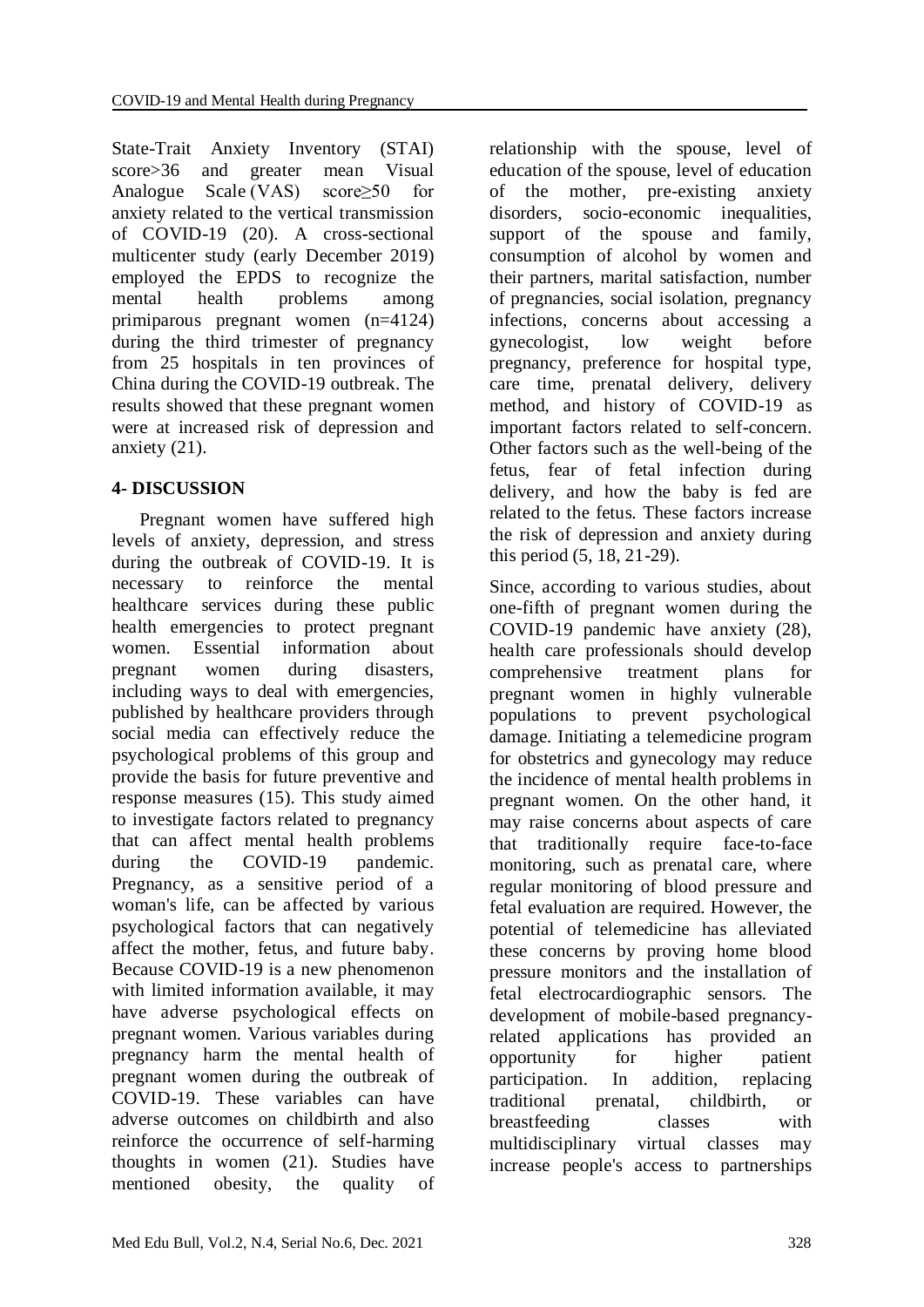and care and make training methods more consistent. However, the presence of most health care professionals in emergencies, fear of late delivery of services still may worsen conditions for anxiety in people (30). The COVID-19 pandemic has affected pregnant women. They have frequent fluctuations in their peptide and steroid hormone levels and may be more prone to mental health problems during the COVID-19 epidemic (31). A crosssectional study ofn156 participants in China found that pregnant women's anxiety levels were the same as before the epidemic, while depression rates were significantly higher (32).

Further depression during COVID-19 may be due to sudden lifestyle changes after quarantine policies, as pregnant women had to stay home almost all the time (33). Also, women who had limited relationships with their partners after the corona epidemic are more likely to experience varying degrees of depression than other pregnant women (29). However, another study reported lower rates of depression in pregnant women (34) as they were cared for more by family members, which reduced their depressive symptoms (32). However, problems such as pelvic pain, vaginal bleeding, abdominal pain in early pregnancy, decreased fetal motility, stillbirth, restrictions on prenatal care, especially for people with a history of miscarriage, unwanted pregnancy, smoking, lack of exercise, and sedentary lifestyle remain. Mobility exacerbates these conditions (18, 27-30).

But a study in Wuhan, China, found that women who were in the first trimester of pregnancy and also had pre-pregnancy obesity and a high level of education had lower levels of depression (18) because pregnant women in the third trimester are more concerned about the health and delivery of their baby and are at greater risk for depression (29).

## **5- CONCLUSION**

 Anxiety and depression are prevalent in pregnant women during the COVID-19 pandemic, and women are highly concerned about themselves and their infants. Education level, primigravida pregnancy, household income, BMI, sleep quality, social and family support, smoking, physical health, ethnicity, and prenatal care of pregnancy were associated with higher anxiety and depression during the COVID-19 pandemic. They can have adverse effects on the physical and mental health of women and their children in the future. It is recommended to provide adequate support and counseling for pregnant women in health care centers to improve their mental health.

# **6- AUTHORS' CONTRIBUTIONS**

Study conception or design: SMH, BF, and SI; Data analyzing and draft manuscript preparation: BF, MS, ND, SN, and FS; Critical revision of the paper: SMH, and BF; Supervision of the research: SMH and SI; Final approval of the version to be published: SMH, BF, MS, ND, SN, FS, and SI.

## **7- CONFLICT OF INTEREST:** None.

## **8- REFERENCES**

1. Isaacs DA. Experiences of Women who Were Battered While Pregnant: National Library of Canada= Bibliothèque nationale du Canada, Ottawa; 2001.

2. Berthelot N, Lemieux R, Garon‐ Bissonnette J, Drouin‐ Maziade C, Martel É, Maziade MJAoegS. Uptrend in distress and psychiatric symptomatology in pregnant women during the coronavirus disease 2019 pandemic. 2020;99(7):848-55.

3. Ryan GA, Purandare NC, McAuliffe FM, Hod M, Purandare CNJJoO, Research G. Clinical update on COVID‐ 19 in pregnancy: A review article. 2020;46(8):1235-45.

4. Ahorsu DK, Imani V, Lin C-Y, Timpka T, Broström A, Updegraff JA, et al.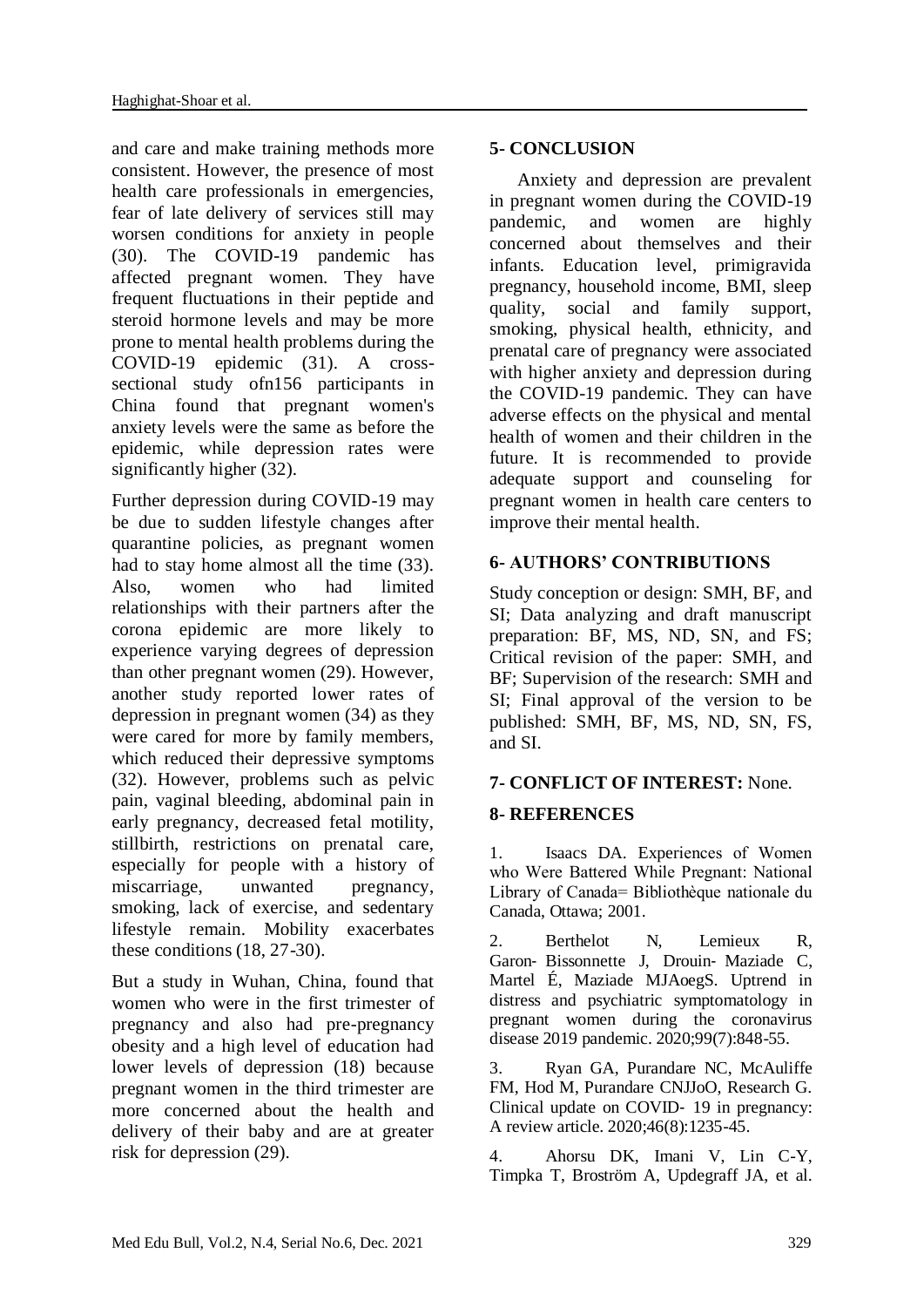Associations between fear of COVID-19, mental health, and preventive behaviours across pregnant women and husbands: an actor-partner interdependence modelling. [Int J](https://www.ncbi.nlm.nih.gov/pmc/articles/PMC7289236/)  [Ment Health Addict.](https://www.ncbi.nlm.nih.gov/pmc/articles/PMC7289236/) 2020 Jun 11 : 1–15.

5. Durankuş F, Aksu E. Effects of the COVID-19 pandemic on anxiety and depressive symptoms in pregnant women: a preliminary study. J Matern Fetal Neonatal<br>Med. 2020 May 18:1-7. doi: Med. 2020 May 18:1-7. doi: 10.1080/14767058.2020.1763946.

6. Brooks SK, Weston D, Greenberg NJPh. Psychological impact of infectious disease outbreaks on pregnant women: rapid evidence review. 2020;189:26-36.

7. Hui PW, Ma G, Seto MTY, Cheung KW. Effect of COVID-19 on delivery plans and postnatal depression scores of pregnant women. Hong Kong Med J. 2021 Apr; 27(2): 113-117. doi: 10.12809/hkmj208774.

8. Sut HK, Kucukkaya BJPiPC. Anxiety, depression, and related factors in pregnant women during the COVID- 19 pandemic in Turkey: A web‐ based cross‐ sectional study. Perspective in Psychiatric Care. 2020; 57 (2): 860-68.

9. STROBE statement. Available at: https://www.strobestatement.org/index.php?id =availablechecklists.

10. Preis H, Mahaffey B, Heiselman C, Lobel M. Pandemic-related pregnancy stress and anxiety among women pregnant during the coronavirus disease 2019 pandemic. Am J Obstet Gynecol MFM. 2020 Aug;2(3):100155.

11. Dagklis T, Tsakiridis I, Mamopoulos A, Athanasiadis A, Papazisis G. Anxiety during pregnancy in the era of the COVID-19 pandemic. Available at SSRN 3588542. 2020.

12. Beheshti Nasab M, Bahmaei H, Askari S, Ghanbari S. The Relationship between Health Anxiety and Prenatal Distress with Choosing the Type of Childbirth in Pregnant Women during Covid-19 Outbreaks in Iran. 2020. doi: [10.21203/rs.3.rs-47448/v1.](http://dx.doi.org/10.21203/rs.3.rs-47448/v1)

13. Berthelot N, Lemieux R, Garon-Bissonnette J, Drouin-Maziade C, Martel É, Maziade M. Uptrend in distress and psychiatric symptomatology in pregnant women during the coronavirus disease 2019 pandemic. Acta Obstet Gynecol Scand. 2020;99(7):848-55.

14. Kassaw C, Pandey D. The prevalence of general anxiety disorder and its associated factors among women's attending at the perinatal service of Dilla University referral hospital, Dilla town, Ethiopia, April, 2020 in Covid pandemic. Heliyon. 2020 Nov 24;6(11):e05593. doi: 10.1016/j.heliyon.2020.e05593.

15. Jiang H, Jin L, Qian X, Xiong X, La X, Chen W, et al. Maternal mental health status and approaches for accessing antenatal care information during the COVID-19 epidemic in China: cross-sectional study. Journal of medical Internet research. 2021;23(1):e18722.

16. Matsushima M, Horiguchi H. The COVID-19 Pandemic and Mental Well-Being of Pregnant Women in Japan: Need for Economic and Social Policy Interventions. Disaster Med Public Health Prep. 2020 Sep 10:1-6. doi: 10.1017/dmp.2020.334. Epub ahead of print.

17. Hocaoglu M, Ayaz R, Gunay T, Akin E, Turgut A, Karateke AJPD. Anxiety and Post-Traumatic Stress Disorder Symptoms in Pregnant Women during The Covid-19 Pandemic's Delay Phase. 2020;32(3-4):521-6.

18. Mei, H., Li, N., Li, J., Zhang, D., Cao, Z., Zhou, Y., Cao, J., & Zhou, A. (2021). Depression, anxiety, and stress symptoms in pregnant women before and during the COVID-19 pandemic. Journal of psychosomatic research, 149, 110586.https://doi.org/10.1016/j.jpsychores.20 21.110586.

19. Ng QJ, Koh KM, Tagore S, Mathur M. Perception and feelings of antenatal women during Covid-19 pandemic: A crosssectional survey. Ann Acad Med Singap. 2020;49:543-52.

20. Saccone G, Florio A, Aiello F, Venturella R, De Angelis MC, Locci M, et al. Psychological impact of coronavirus disease 2019 in pregnant women. American Journal of Obstetrics & Gynecology. 2020;223(2):293-5.

21. Wu Y, Zhang C, Liu H, Duan C, Li C, Fan J, et al. Perinatal depressive and anxiety